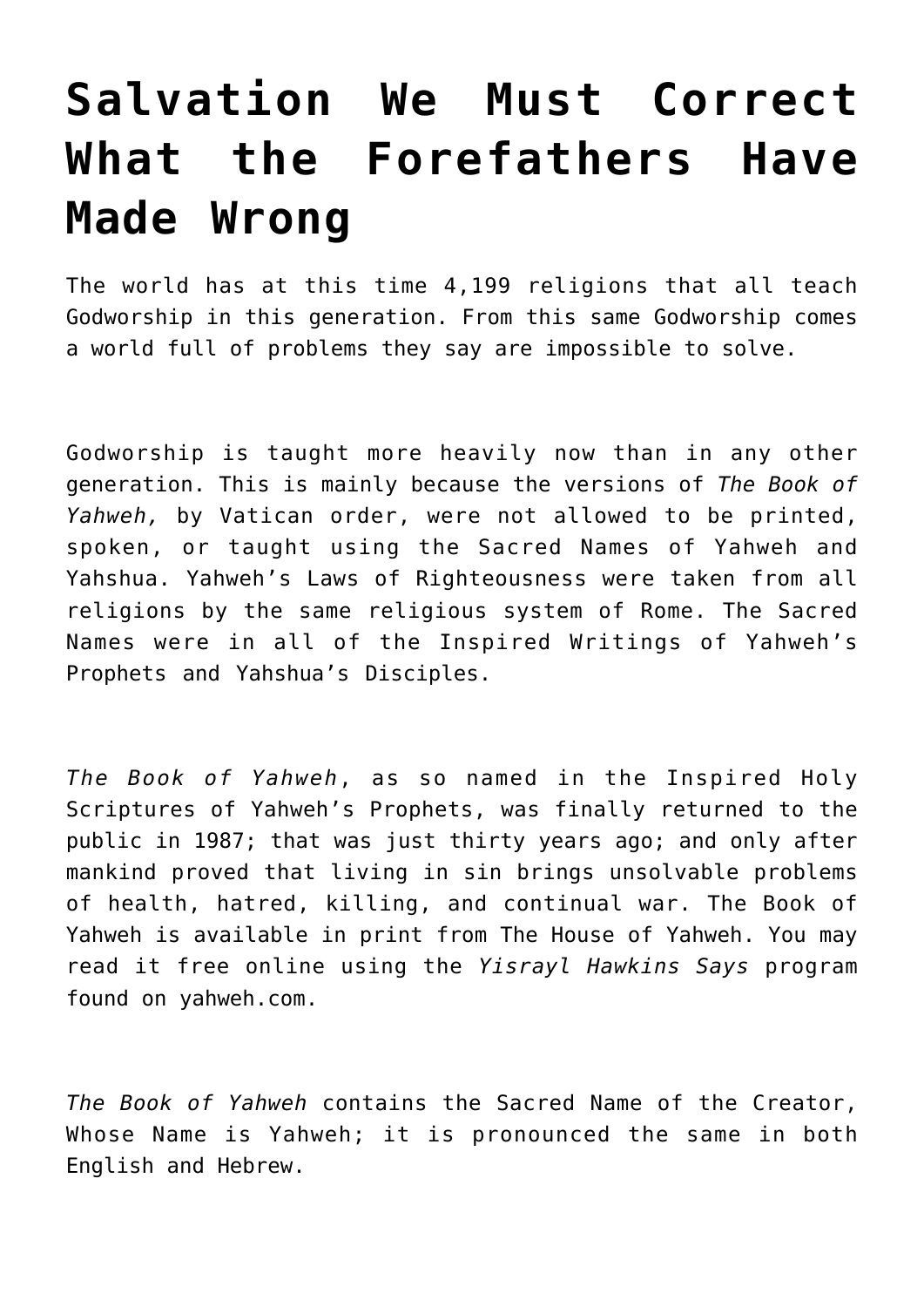*The Book of Yahweh* also contains the True Name of the Savior; Whose Name is Yahshua, which means Yahweh will save His People from their sins. It also is pronounced the same in both English and Hebrew.

What makes the True Name of the Savior, Yahshua, so important is the fact that He set the Perfect Example for the world to live in Peace, and through His Name only is there Salvation.

#### **Acts 4:10-12**

10 Let it be known to you all, and to all the people of Israyl, that in the Name of Yahshua Messiah of Nazareth, Whom you nailed on a stake, but Whom Yahweh raised from the dead—by Him does this man stand here before you, healed.

11 This is the stone which was rejected by you, the builders, which has become the Head *stone* of the corner,

12 Neither is there Salvation in any other, for there is no other Name under heaven given among men by which we must be saved.

# **Ephesians 3:14-15**

14 For this reason, I bow my knees to *Yahweh, the* Father of our King, Yahshua Messiah,

15 From Whom the whole family in heaven and earth is Named; *the family Name: Yahweh,*

When they took away the Names, Yahweh and Yahshua, they took away Salvation from the world.

When they removed Yahweh's Laws of Righteousness, mankind had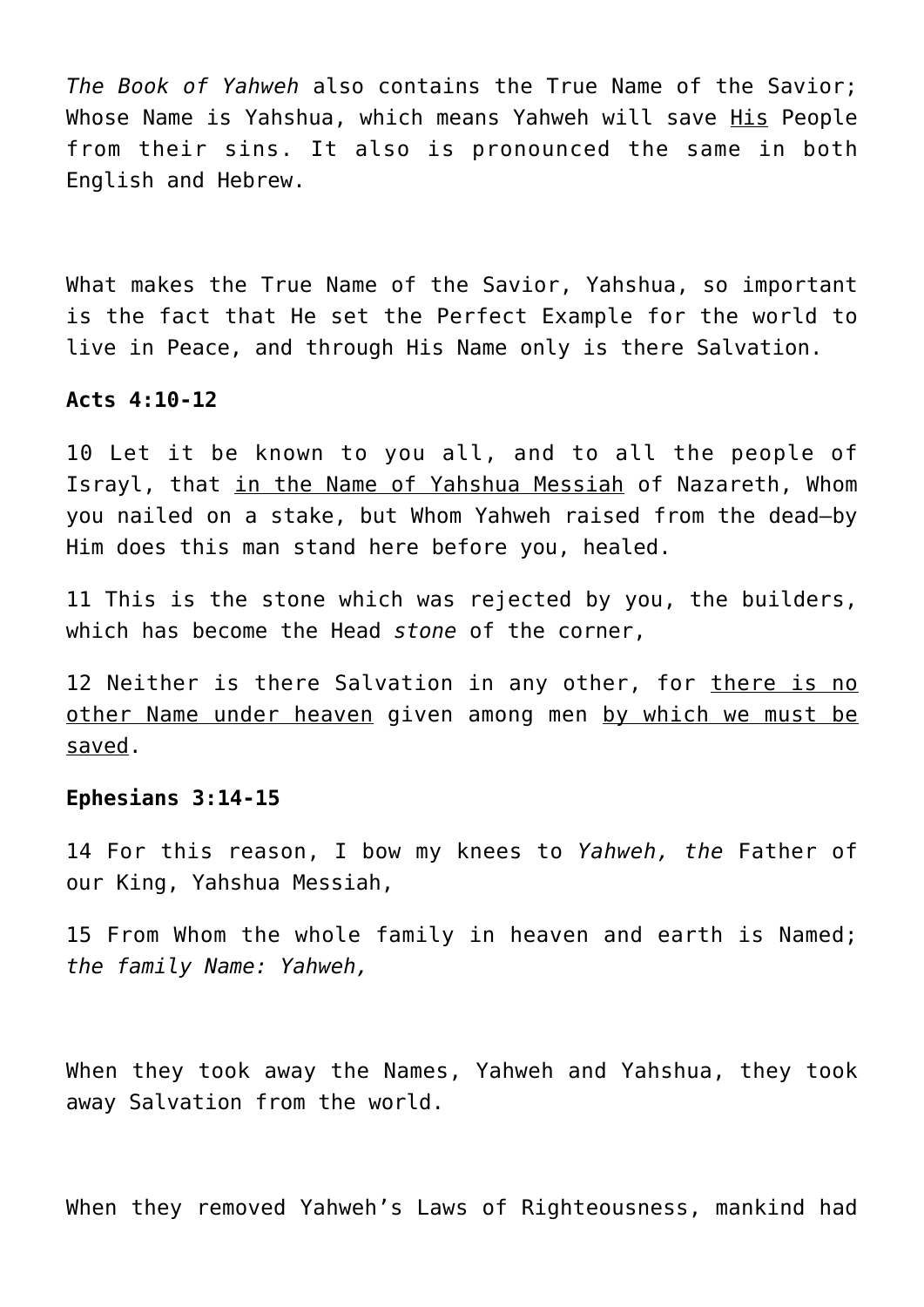nothing to guide them to health and peace.

Yahweh has the answers written for us.

*The Book of Yahweh* contains the True Names of Yahweh's Prophets and Yahshua's Disciples.

All of their names were replaced with names that give honor to the Gods in all versions of *The Book of Yahweh*. This was done under laws imposed by the Vatican/Catholic Church that carried a death penalty for anyone who would write, teach or speak the True Names of the Creator, Yahweh, or the Savior, Yahshua. (**Yeremyah 11:21; Acts 4:17**)

**The Creator's Name, Yahweh, was Replaced with the Titles of Lord and God**

First of all, the big problem with that is Yahweh is not a God or a Lord. Never, in any of the original manuscripts, had Yahweh identified Himself as a God or Lord.

**Read this:**

*Unger's Bible Dictionary* tells us that Lord is not a divine title and it should have never been used in connection with the Names Yahweh or Yahshua by the translators.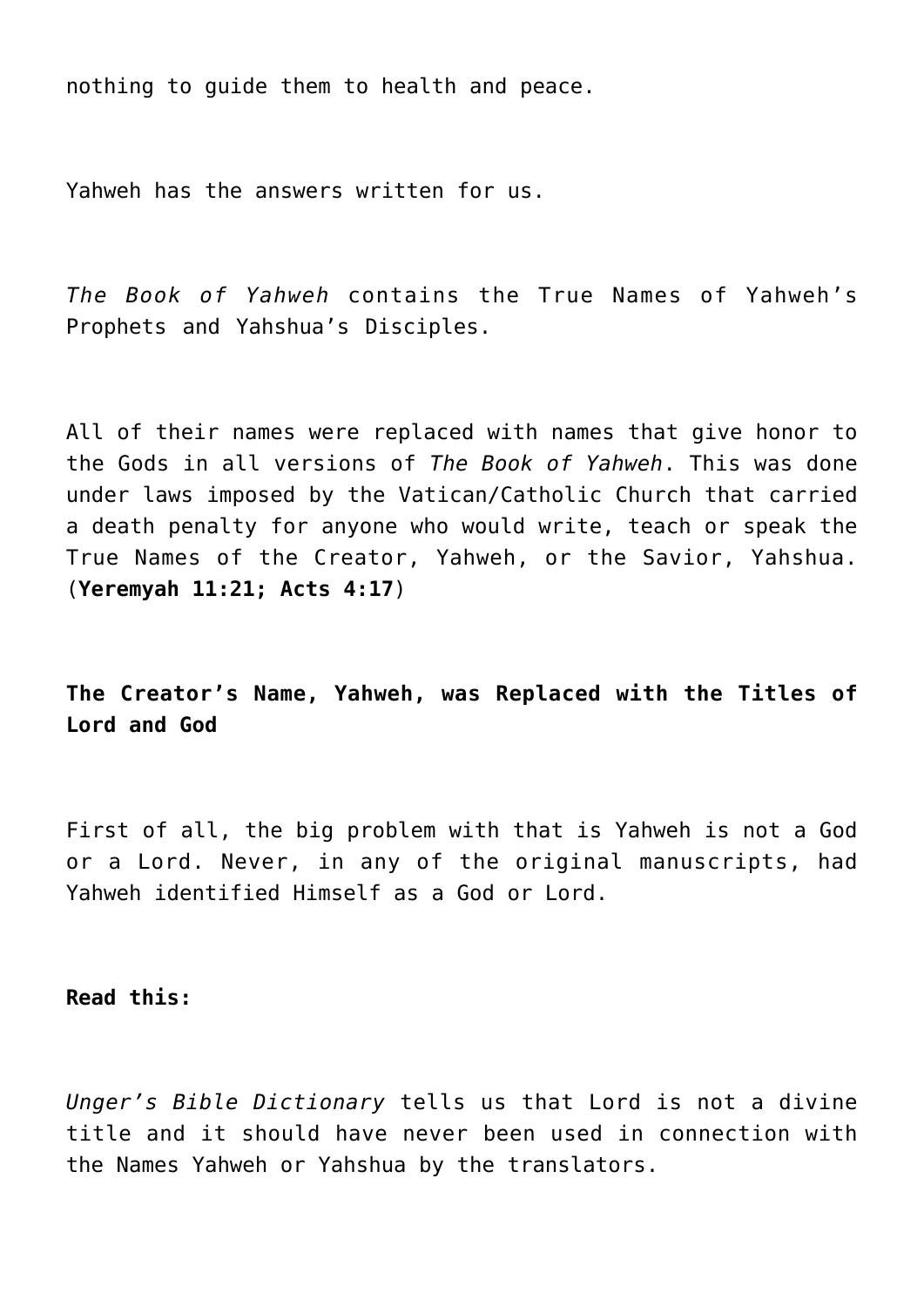**LORD**. The rendering of several Heb. and Gk. words, which have different meanings:

1. Jehovah (yahweh: Heb. YHWH, "self-existent") This is used as a proper name of [the Creator] and should have been retained in that form by the translators. See (The) Lord; Yahweh.

2. Lord (Heb. Adon), an early word denoting ownership; hence, absolute control. It is not properly a divine title, being used of the owner of slaves (Gen. 24:14, 27; 39:2, 7, rendered "master"), of kings as the lords of their subjects (Isa. 26:13, "master").

Furthermore, the word **Lord** originated from the Coptic Catholics, who hid their God/Lord worship; they chose the word **Lord** to identify their dead and live rabbis.

When one prays using the word **Lord**, that one is praying to dead rabbis. Are you getting any answers?

The following information is also from *Unger's Bible Dictionary:*

**RABBI** (Heb. *rabbi,* Gk. *hrabbi*, "my teacher"). A respectful term applied by the Jews to their teachers and spiritual instructors (Matt. 23:7-8; John 1:38; 3:26; 6:25). The terms *rabbi* and *rabboni* both mean simply "master" (John 1:38; 20:16). The use of the title rabbi cannot be substantiated before the time of Christ. Later Jewish schools had three grades of honor: *rab*, "master", the lowest; *rabbi*, "my master", the second; and *rabboni*, "my lord, my master", the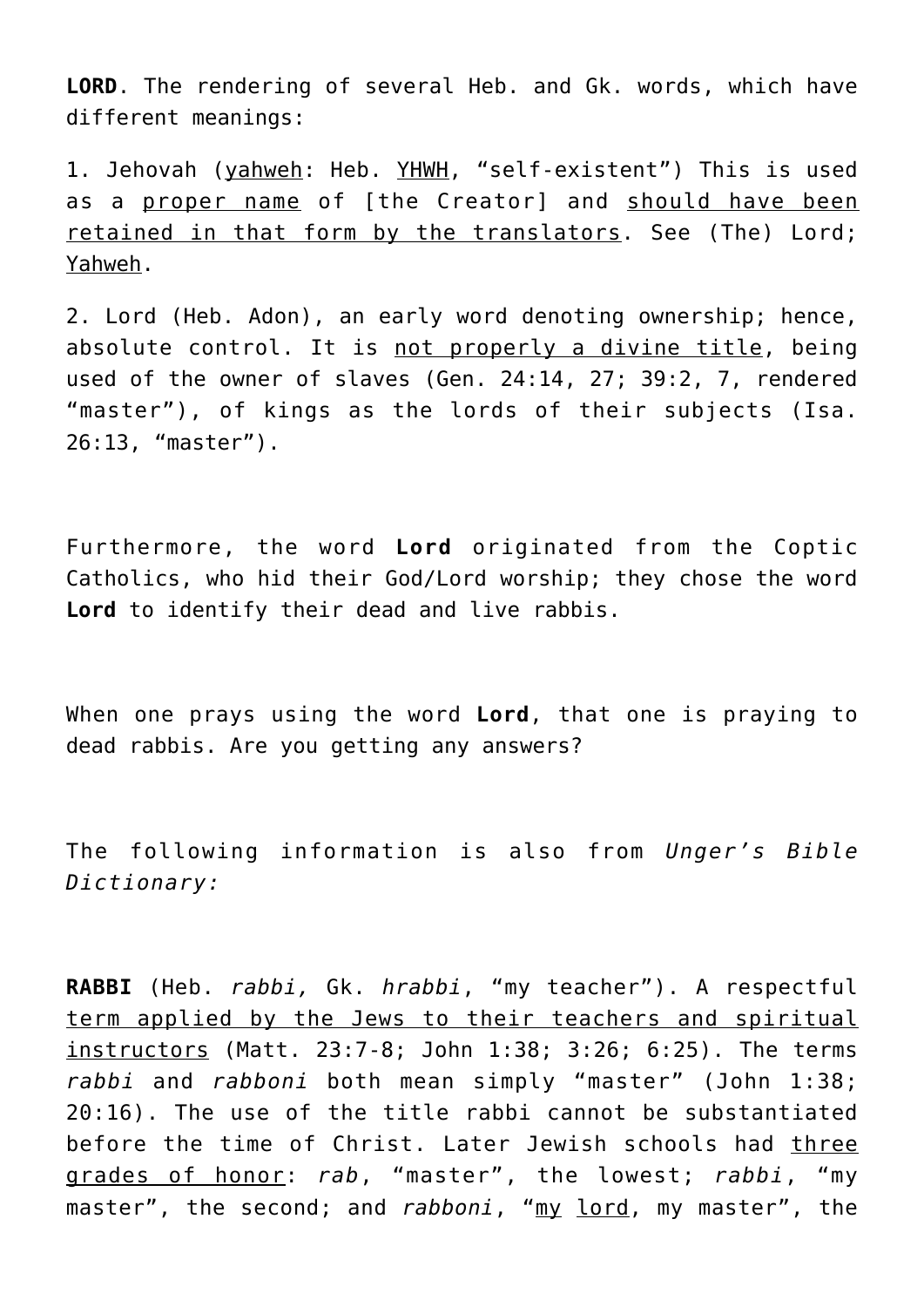most elevated.

Another evil act of the Catholics, inspired by Satan and the Gods, was to choose the names of two Gods of Coptic Catholic Egypt to replace the True Name of the Savior, Yahshua Messiah so they could have the world praying to the dead instead of to Yahweh. The Gods can't save.

Read:

#### **Yeremyah 2:28**

But where *are* your Gods (elohim, teraphim) that you have made for yourselves? Let them rise, if they can, and save you in your time of trouble; for *according to* the number of your cities are your Gods (elohim), O Yahdah.

Yahdah sits on the seven hills of Rome today teaching evil like the Gods.

### **Jesus and Christ**

Those names did not come from *The Book of Yahweh*, from which all versions of the Scriptures come.

They come from the same Godworshippers who rejected Yahweh and His Laws of Righteousness, even the Ten Commandments.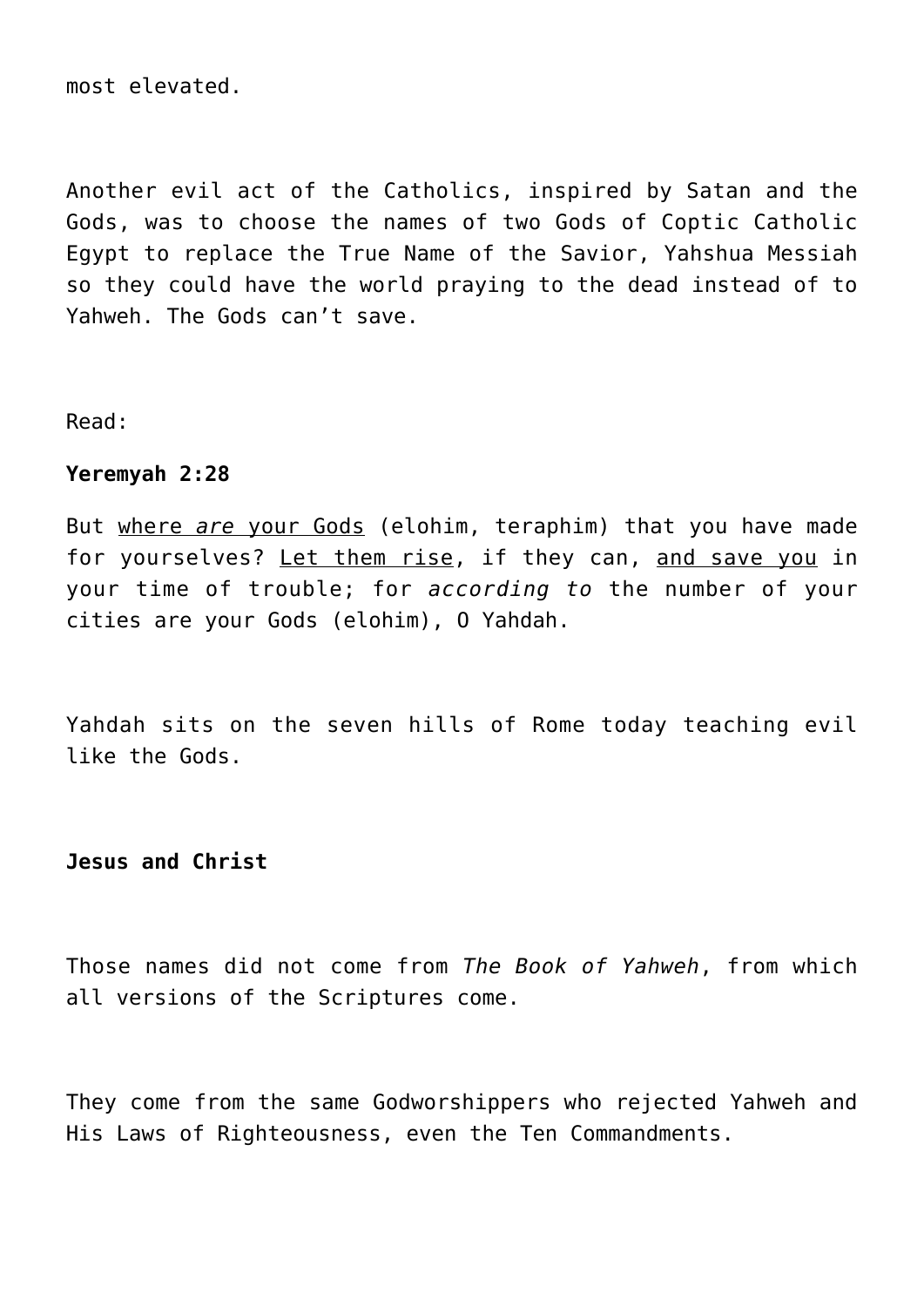# **The First Council of Nicaea and the "missing records"**

Thus, the first ecclesiastical gathering in history was summoned and is today known as the Council of Nicaea. It was at this gathering that Christianity was born and the ramifications of decisions made at the time are difficult to calculate. About four years prior to chairing the Council, Constantine had been initiated into the religious order of Sol Invictus, one of the two thriving cults that regarded the Sun as the one and only Supreme God (the other was Mithraism). Because of his Sun worship, he instructed Eusebius to convene the first of three sittings on the summer solstice, 21 June 325 (*Catholic Encyclopedia, New Edition, vol. i,* p. 792), and it was "held in a hall of Osius's palace" (*Ecclesiastical History,* Bishop Louis Dupin, Paris, 1686, vol. i, p. 598).

From his extensive research into Church councils, Dr Watson concluded that "the clergy at the Council of Nicaea were all under the power of the devil and the convention was composed of the lowest rabble and patronised the vilest abominations" (*An Apology for Christianity,* op. cit.). It was that infantile body of men who were responsible for the commencement of a new religion and the theological creation of Jesus Christ.

Constantine's intention at Nicaea was to create an entirely new god for his empire who would unite all religious factions under one deity. Presbyters were asked to debate and decide who their new god would be. …the names of 53 gods were tabled for discussion. "As yet, no God had been selected by the council, and so they balloted in order to determine that matter… For one year and five months the balloting lasted…" (*God's Book of Eskra,* Prof. S.L. MacGuire's translation, Salisbury, 1922, chapter xlviii, paragraphs 36, 41).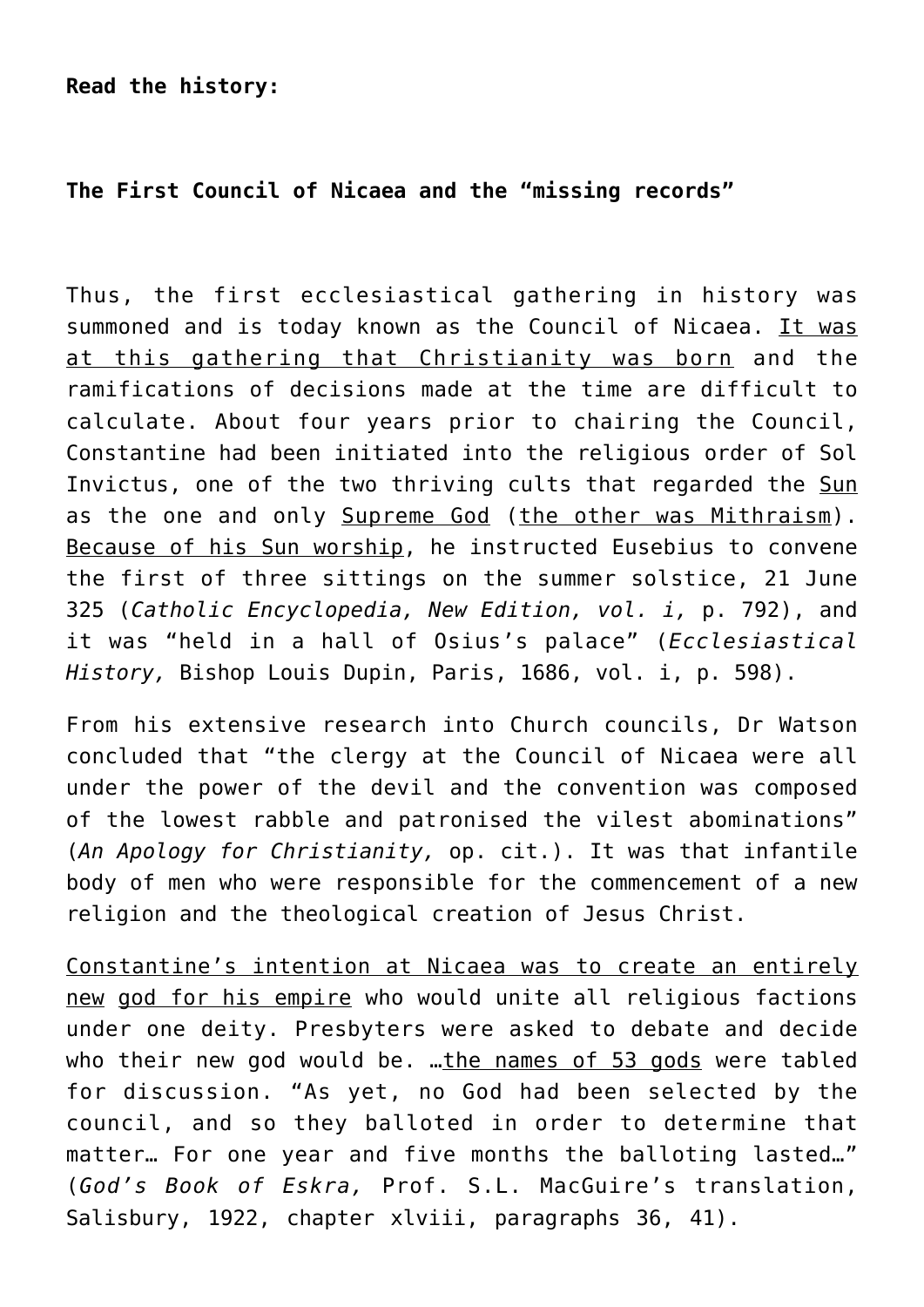At the end of that time, Constantine returned to the gathering to discover that the presbyters had not agreed on a new deity but had balloted down to a short list of five prospects: Caesar, Krishna, Mithra, Horus and Zeus (*Historia Ecclesiastica,* Eusebius, c. 325). Constantine was the ruling spirit at Nicaea and he ultimately decided upon a new god for them. To involve British factions, he ruled that the name of the Druid god, Hesus, be joined with the Eastern Saviour-god, Krishna (Krishna is Sanskrit for Christ), and thus Hesus Krishna would be the official name of the new Roman god. A vote was taken and it was with a majority show of hands (161 votes to 157) that both divinities become one God. Following long-standing heathen custom, Constantine used the official gathering and the Roman apotheosis decree to legally deify two deities as one, and did so by democratic consent. A new god was proclaimed and "officially" ratified by Constantine (Acta Concilii Nicaeni, 1618). That purely political act of deification effectively and legally placed Hesus and Krishna among the Roman gods as one individual composite. That abstraction lent Earthly existence to amalgamated doctrines of the Empire's new religion; and because there was no letter "J" in alphabets until around the [sixteenth] century, the name subsequently evolved into "Jesus Christ".

*Nexus Magazine,* Volume 14, Number 4

There was yet another deception later that took place in Satan's fight against Yahweh's People. Much later in history, the letter "J" was added to the English language for use in the *King James Version*.

The Hebrew alphabet does not contain the letter "J", not even today; nor does the Greek.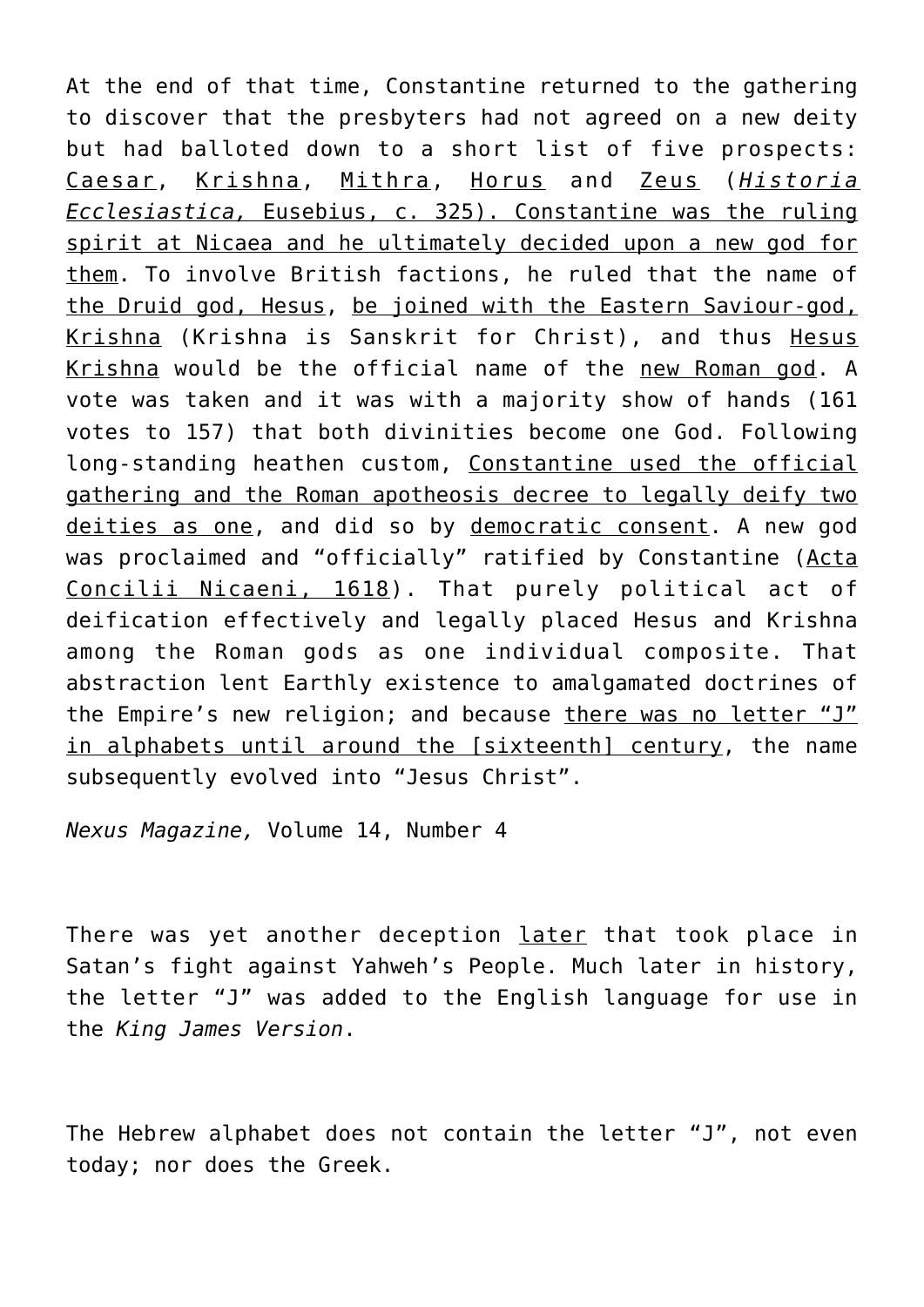The English alphabet did not contain the letter "J" until the 1600s. That was the time period the *King James Version* was printed in English, using the letter "J", and allowed into the hands of laymen.

The Name Yahshua could only be translated from the Hebrew language; after all, He was Hebrew.

Again, neither the Hebrew nor the Greek languages contain a letter with the "J" sound. There is no way to translate that sound from those languages to another language.

Total deception is what the Catholics chose, so that you would not ever know the sound of the Savior's True Name.

From the original Writings of the Disciples, notice what they said when referring to the True Name of the Savior.

#### **Acts 4:12**

Neither is there Salvation in any other, for there is no other Name under heaven given among men by which we must be saved.

This is speaking of Salvation.

**Acts 4:12** is referring to the Name that was spoken by the Apostle Kepha. The name Kepha was also changed by the Vatican—divining serpent; Roman Catholics previously known as Pharisees, Sadducees, Essenes, and Herodians (**Acts 4:5-6**).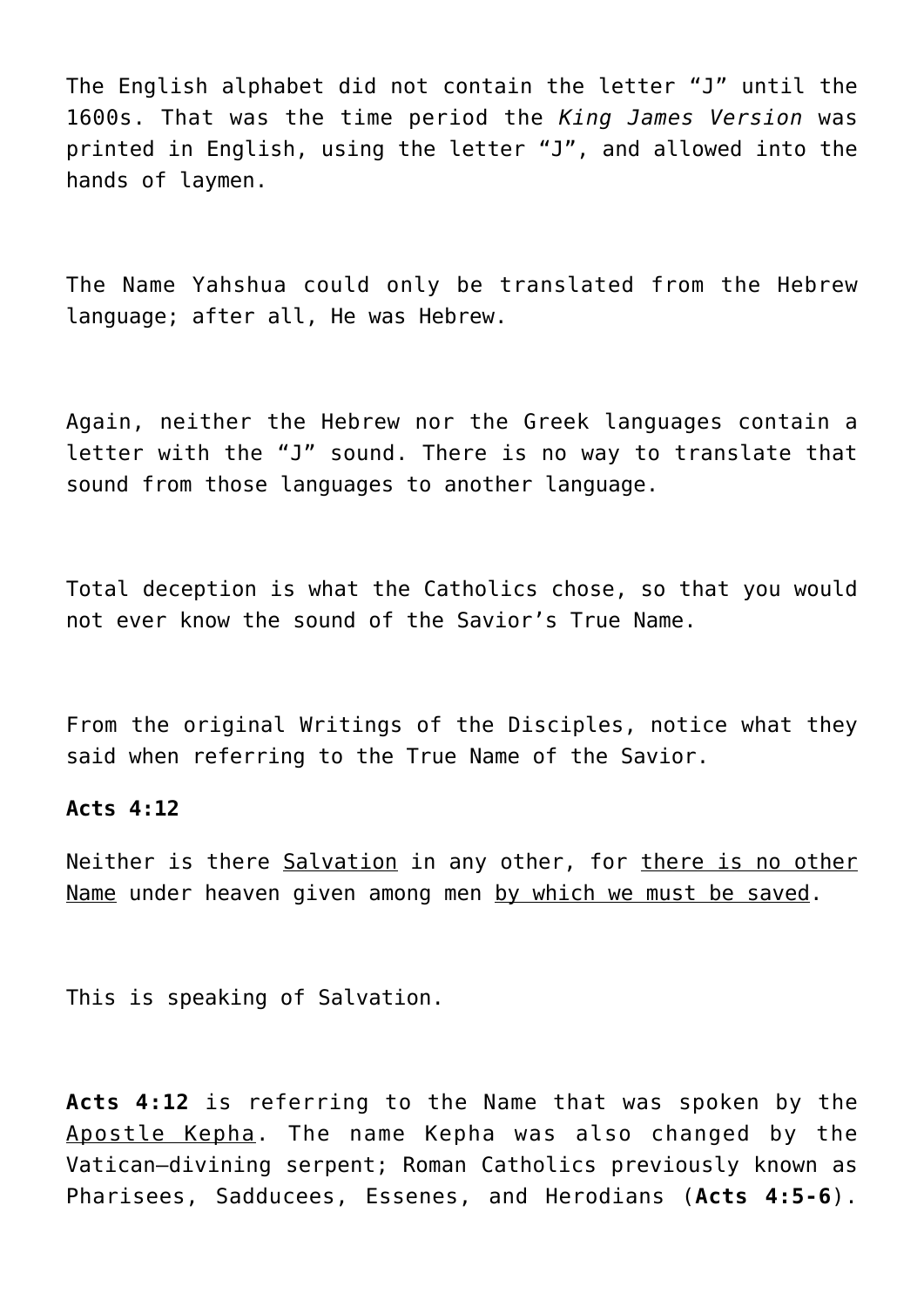They were known by those names during the time they ruled Yerusalem. Yerusalem was later changed to Jerusalem. The letter "Y" is a short form of "Yah", which is a shortened form of Yahweh. All of these name changes were done in an effort to remove and hide the Names of Yahweh and Yahshua.

#### **Pharisees, Sadducees, Essenes, and Herodians**

Their fathers were the Coptic Catholics whom Yahweh delivered out of Egypt by Yahweh's Worker Mosheh. They, nor their children, ever repented of sin. They haven't even today, as they sit on the seven hills of Rome.

I urge you to write for further reading on these subjects or search the *Yisrayl Hawkins Says* program.

Now read the Apostle Kepha's speech to the Coptic Catholics who, at that time, were calling themselves Pharisees, Sadducees, Essenes, and Herodians.

Remember, these Pharisees, Sadducees, Essenes, and Herodians had taken the Temple by force and violence.

#### **Mattithyah 11:12**

And from the days of the Prophets until now, the Work of Yahweh at The House of Yahweh has suffered from violence, for violent men take it by force.

#### **Acts 4:1-12**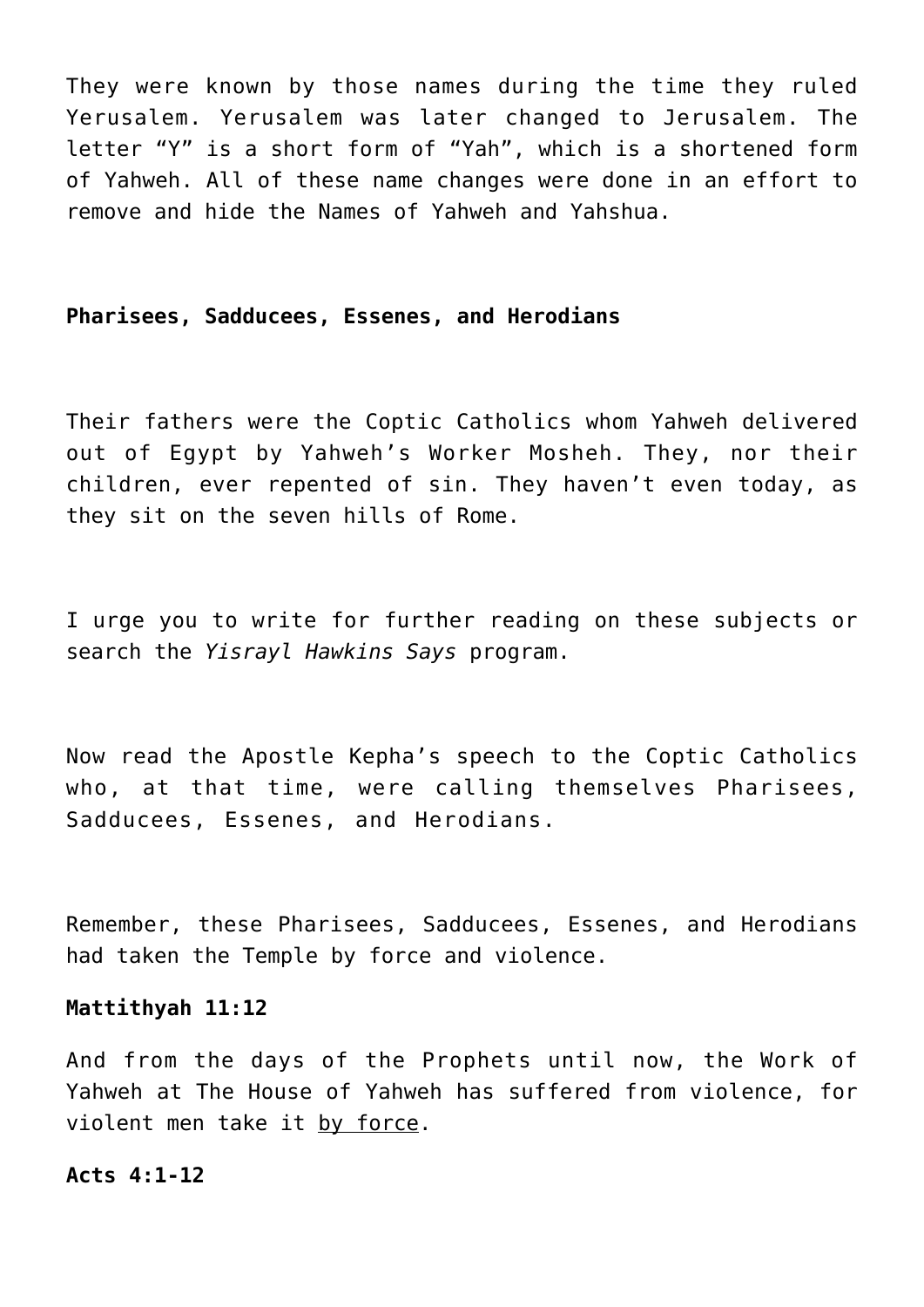1 And as they spoke to the people, the priests, the captain of the House of Yahweh, and the Sadducees came upon them,

2 Being indignant that they taught the people, and preached the resurrection from the dead through Yahshua.

3 So they laid hands on them, and placed *them* under arrest until the next day; for it was already evening.

4 However, many of those who heard the Word; *the Laws and the Prophets,* believed; and the number of the men was about five thousand.

5 On the next day, their rulers, elders, and scribes,

6 With Chananyah the High Priest, and Caiaphas, Yahchanan, and Alexander, as well as all who were related to the High Priest, were gathered together at Yerusalem.

7 When they had set them in their midst, they asked; By what power; *authority,* or by what name have you done this?

8 Then Kepha, filled with the Holy Spirit, said to them; Rulers of the people, and elders of Israyl:

9 If today, because of a kindness to a sick man, we are asked by what means he was healed;

10 Let it be known to you all, and to all the people of Israyl, that in the Name of Yahshua Messiah of Nazareth, Whom you nailed on a stake, but Whom Yahweh raised from the dead—by Him does this man stand here before you, healed.

11 This is the stone which was rejected by you, the builders, which has become the Head *stone* of the corner,

12 Neither is there Salvation in any other, for there is no other Name under heaven given among men by which we must be saved.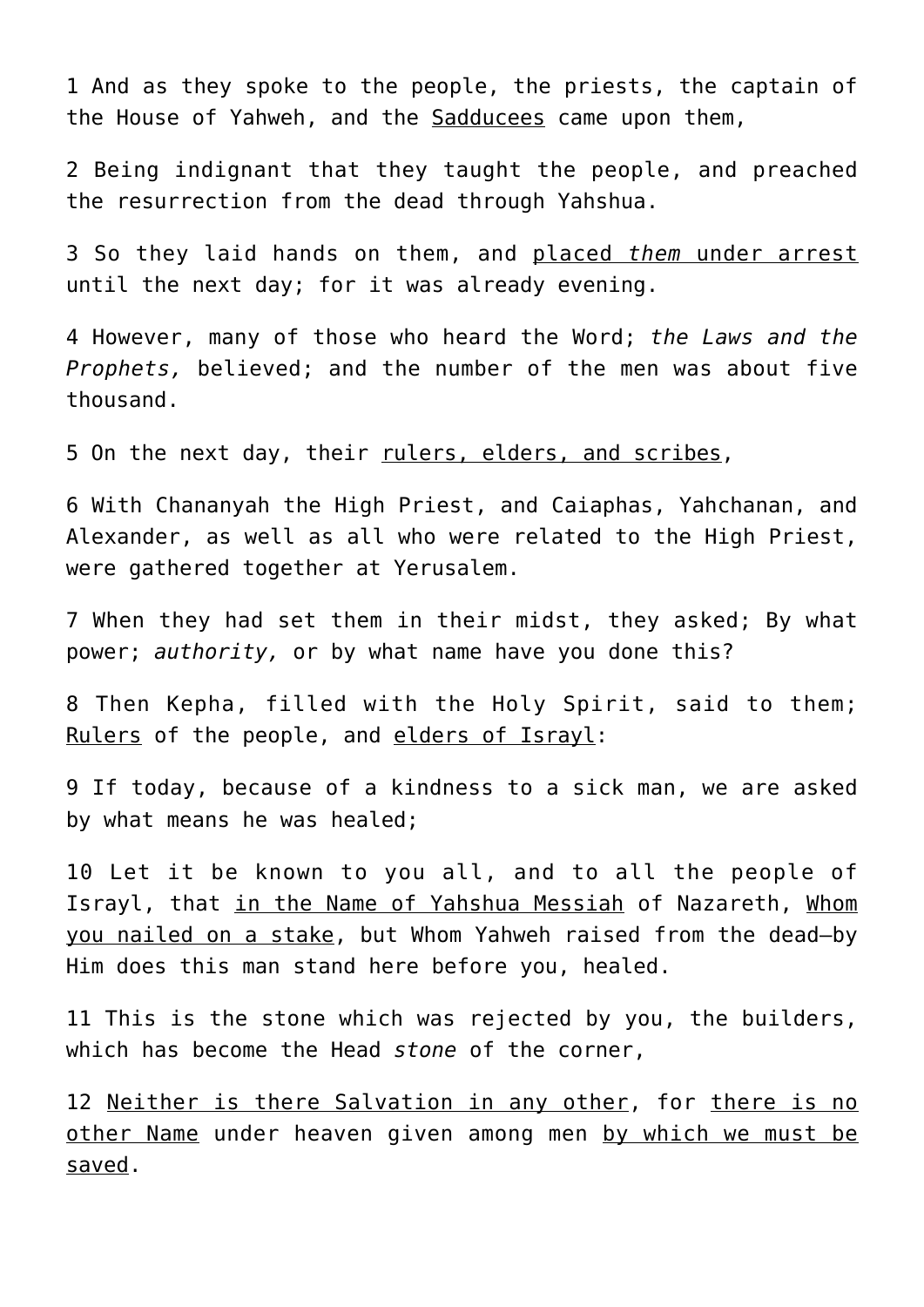Satan, that old serpent called the devil, deceives the whole world through those who rebel against Yahweh's Laws of Righteousness.

#### **Revelation 12:9**

And the great dragon was cast out, that old serpent, called the devil, and Satan, who deceives the whole world. She was cast out into the earth, and her angels were cast out with her.

Your bible says that if you practice, like 4,199 religions are doing in this evil, adulterous generation, you belong to Satan. Yes, they have all been deceived by Godworship, **Genesis 3:1-5**—evil like the Gods.

#### **Romans 6:16**

Do you not know that to whom you yield yourselves as servants to obey, his servants you are whom you obey—whether of sin, *which leads* to death, or *of* obedience, *which leads* to Righteousness?

#### **I Yahchanan 3:4, 7-8, 10**

4 Whoever commits sin, transgresses also the Laws; for sin is the transgression of the Laws.

7 Little children, let no man deceive you; he who practices Righteousness is Righteous, just as He is Righteous.

8 He who practices sin is of the devil, for the devil has sinned from the beginning. For this purpose the Son of Yahweh was manifested; that He might destroy the works of the devil.

10 In this the Children of Yahweh and the children of the devil are manifest. Whoever does not practice Righteousness is not of Yahweh, and he does not love his neighbor!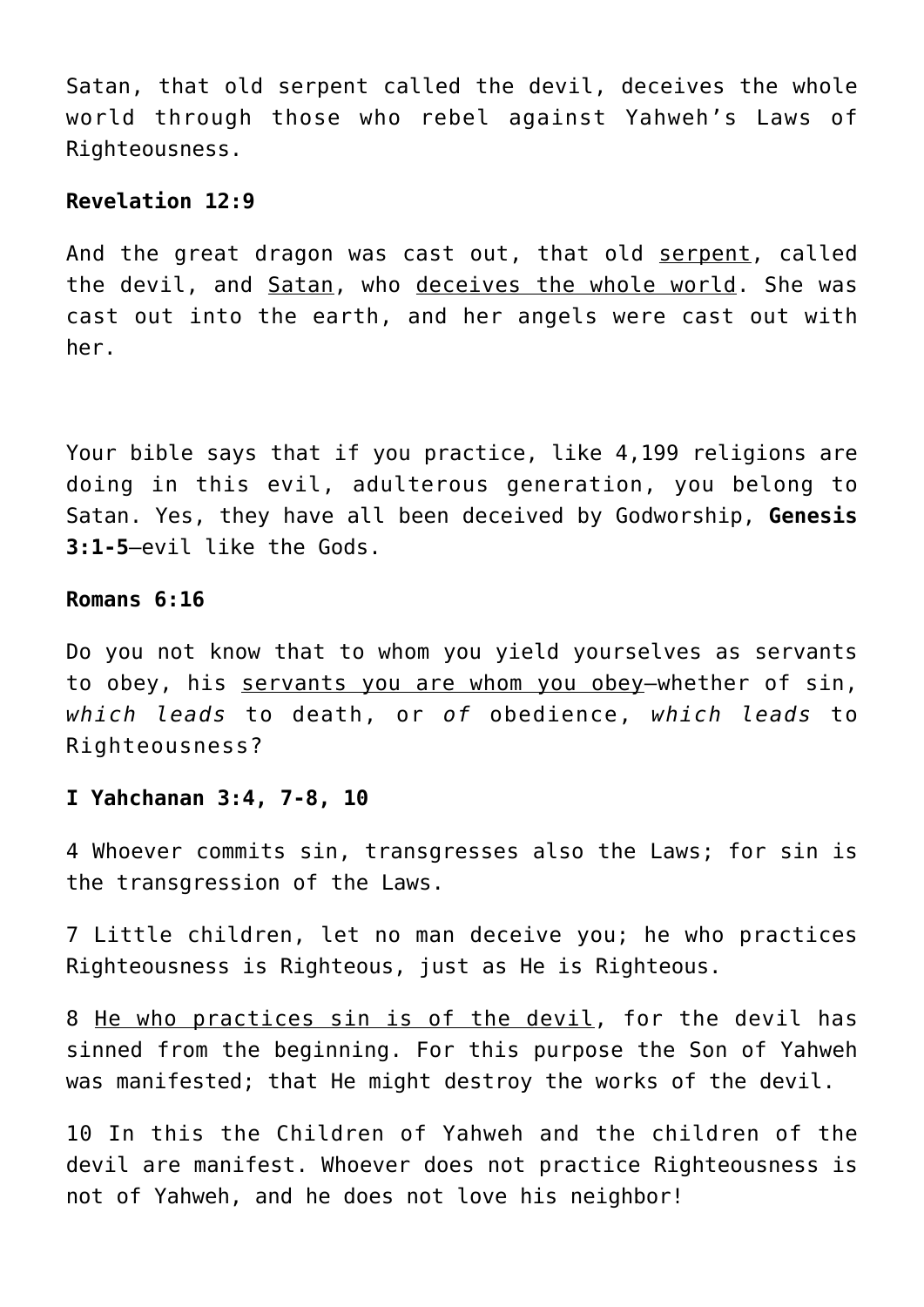Nothing will help you unless you believe the Scriptures. The Savior said you're a fool if you don't believe.

#### **Luke 24:25**

Then He said to them: O fools, and slow of heart to believe all that the Prophets have spoken!

#### **Psalm 16:4**

Their sorrows are multiplied who seek after Gods (elohim)! We offer not their blood gift! We do not say their names!

Notice the last part of **Psalm 16:4**; "we do not say their names". This is speaking of the names of the Gods.

Through deception, Yahdah—the Pharisees, Sadducees, Essenes, and Herodians; Coptic Catholics; Roman Catholics—who now sit on the seven hills of Rome, has deceived the whole world into following (serving/worshipping) evil as the Gods. They do not even know who they are worshipping.

The leader? Read this!

The word **Vatican** means *divining serpent*. Now notice in:

#### **Genesis 3:1**

Now the serpent was more subtle *and* crafty than any beast of the field which Yahweh had made. And she said to the woman; Has Yahweh indeed said: You shall not eat of every tree of the garden?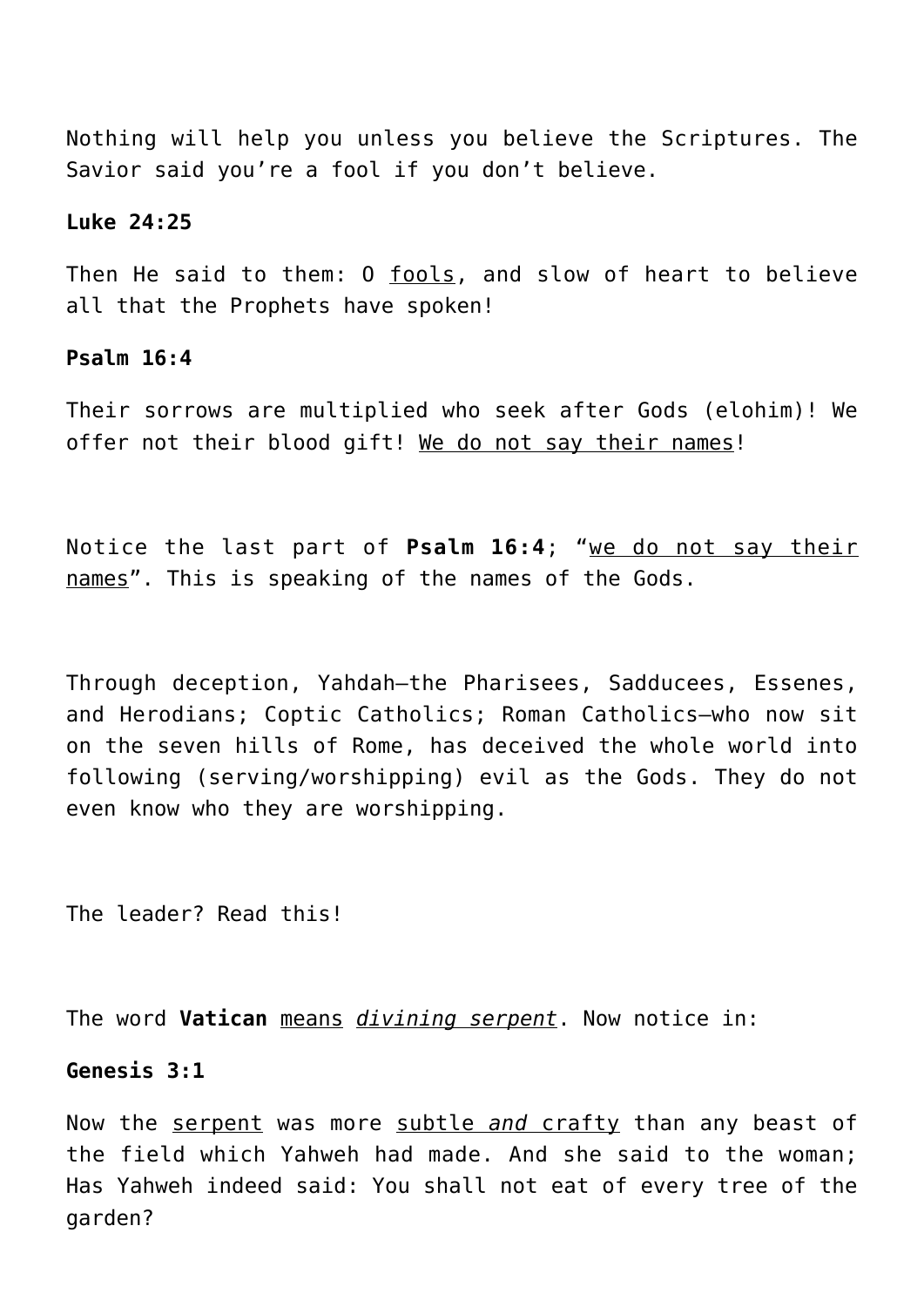Satan, that old serpent who deceives the whole world, says do not obey Yahweh.

Yahweh just gave mankind the Tree of Life with warning against the adversary's teaching of evil.

#### **Genesis 2:9, 16-17**

9 And out of the ground Yahweh made every tree grow that is pleasant to the sight, and desirable for food. The Tree of Life *was* in the midst of the garden, and the tree of the knowledge of Righteousness and evil.

16 And Yahweh commanded the man, saying: Of every tree of the garden you may freely eat;

17 But of the tree of the knowledge of Righteousness and evil you must not eat, for starting with the day you eat of it, dying you will die.

Did you notice here that Yahweh told mankind how to live forever?

But then the divining serpent said:

#### **Genesis 3:1-6**

1 Now the serpent was more subtle *and* crafty than any beast of the field which Yahweh had made. And she said to the woman; Has Yahweh indeed said: You shall not eat of every tree of the garden?

2 And the woman said to the serpent; We may eat the fruit of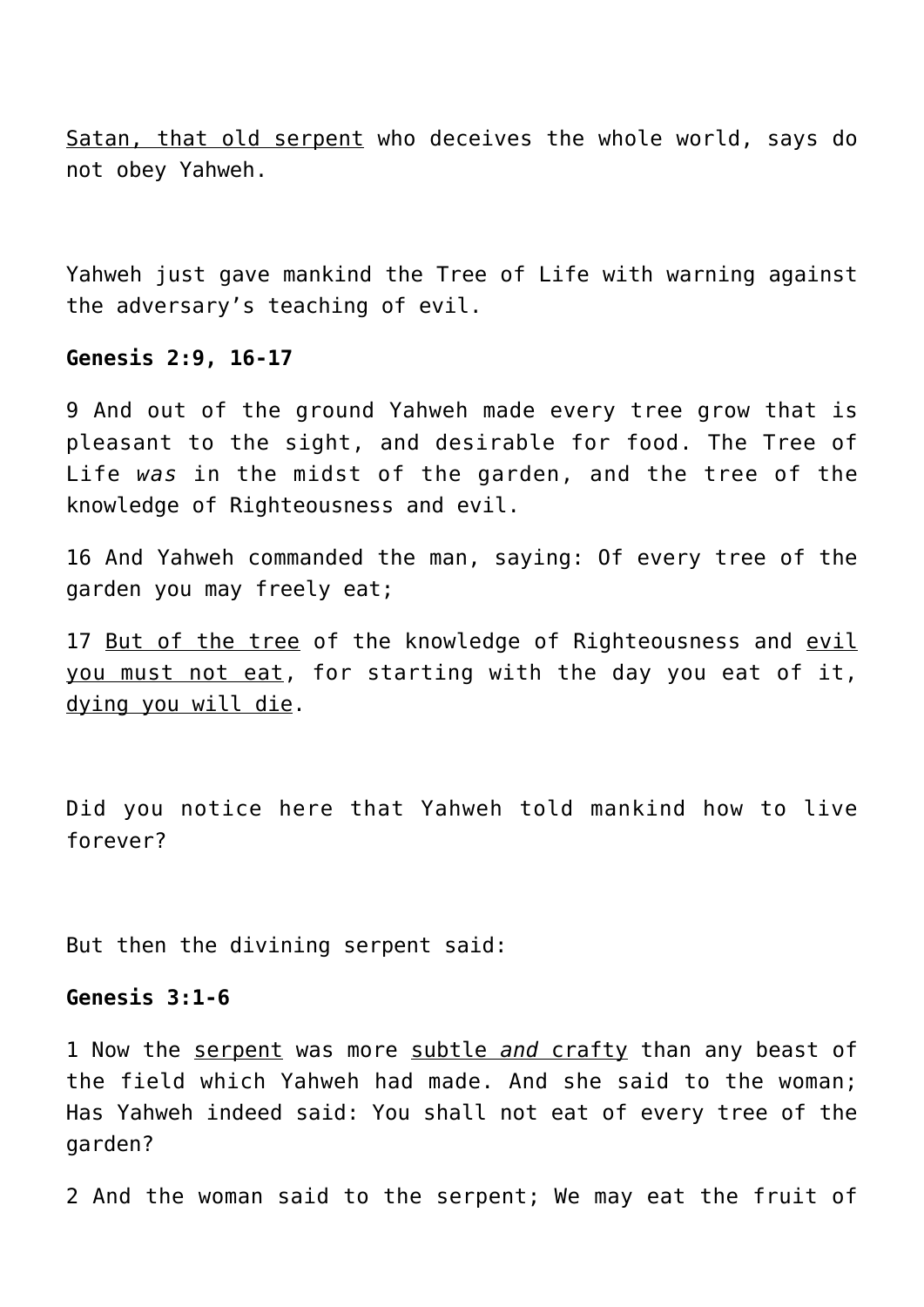the trees of the garden;

3 But of the fruit of the tree which *is* in the midst of the garden, Yahweh has said: You shall not eat it, nor shall you touch it, or you will die.

4 And the serpent said to the woman; You will not surely die.

5 For He knows that in the day you eat of it, your eyes will be opened, and you will be as Gods (elohim), knowing Righteousness and evil.

6 So when the woman saw that the tree *was* desirable for food, that it *was* pleasant to the eyes, and a tree desirable to make *one* wise, she took of its fruit and ate. She also gave to her husband with her, and he ate.

Satan, the subtle and crafty serpent, said, "You won't surely die. Be like the Gods, evil."

In this generation, all nations are practicing evil, rejecting Yahweh's Laws of health and Peace. They are all praying in the names of the Gods. It's so subtle; they do not even realize what they are saying or who they are worshipping.

English is not only one of the three most used languages; it is the number one secondly required language in all nations.

The *King James Version* is sold in the English language in all nations.